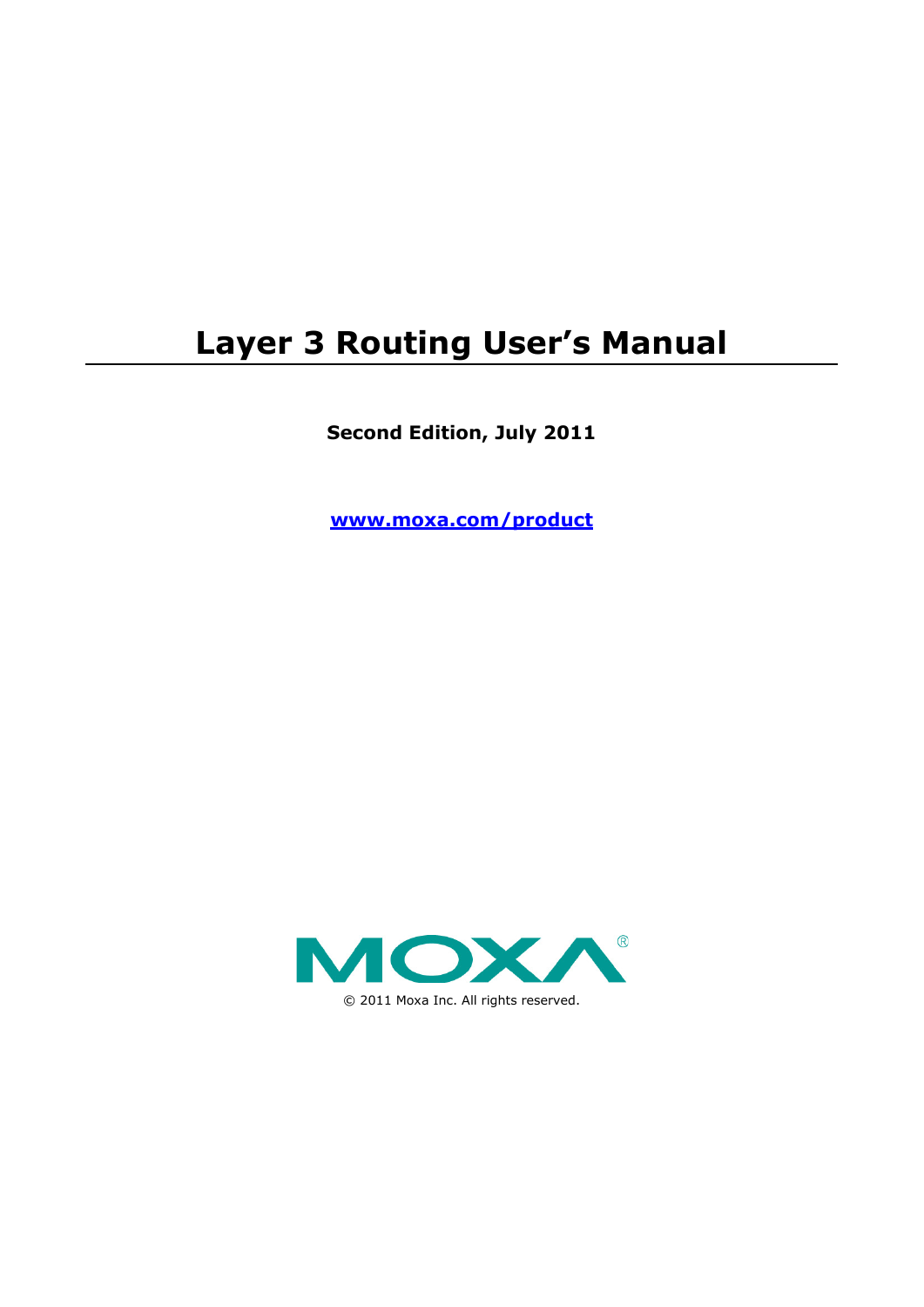# **Layer 3 Routing User's Manual**

The software described in this manual is furnished under a license agreement and may be used only in accordance with the terms of that agreement.

### **Copyright Notice**

© 2011 Moxa Inc., All rights reserved.

### **Trademarks**

The MOXA logo is a registered trademark of Moxa Inc. All other trademarks or registered marks in this manual belong to their respective manufacturers.

### **Disclaimer**

Information in this document is subject to change without notice and does not represent a commitment on the part of Moxa.

Moxa provides this document as is, without warranty of any kind, either expressed or implied, including, but not limited to, its particular purpose. Moxa reserves the right to make improvements and/or changes to this manual, or to the products and/or the programs described in this manual, at any time.

Information provided in this manual is intended to be accurate and reliable. However, Moxa assumes no responsibility for its use, or for any infringements on the rights of third parties that may result from its use.

This product might include unintentional technical or typographical errors. Changes are periodically made to the information herein to correct such errors, and these changes are incorporated into new editions of the publication.

### **Technical Support Contact Information**

### **www.moxa.com/support**

#### **Moxa Americas**

Toll-free: 1-888-669-2872 Tel: +1-714-528-6777 Fax: +1-714-528-6778

### **Moxa Europe**

Tel: +49-89-3 70 03 99-0 Fax: +49-89-3 70 03 99-99

### **Moxa China (Shanghai office)**

Toll-free: 800-820-5036 Tel: +86-21-5258-9955 Fax: +86-21-5258-5505

#### **Moxa Asia-Pacific**

| Tel: | +886-2-8919-1230 |
|------|------------------|
| Fax: | +886-2-8919-1231 |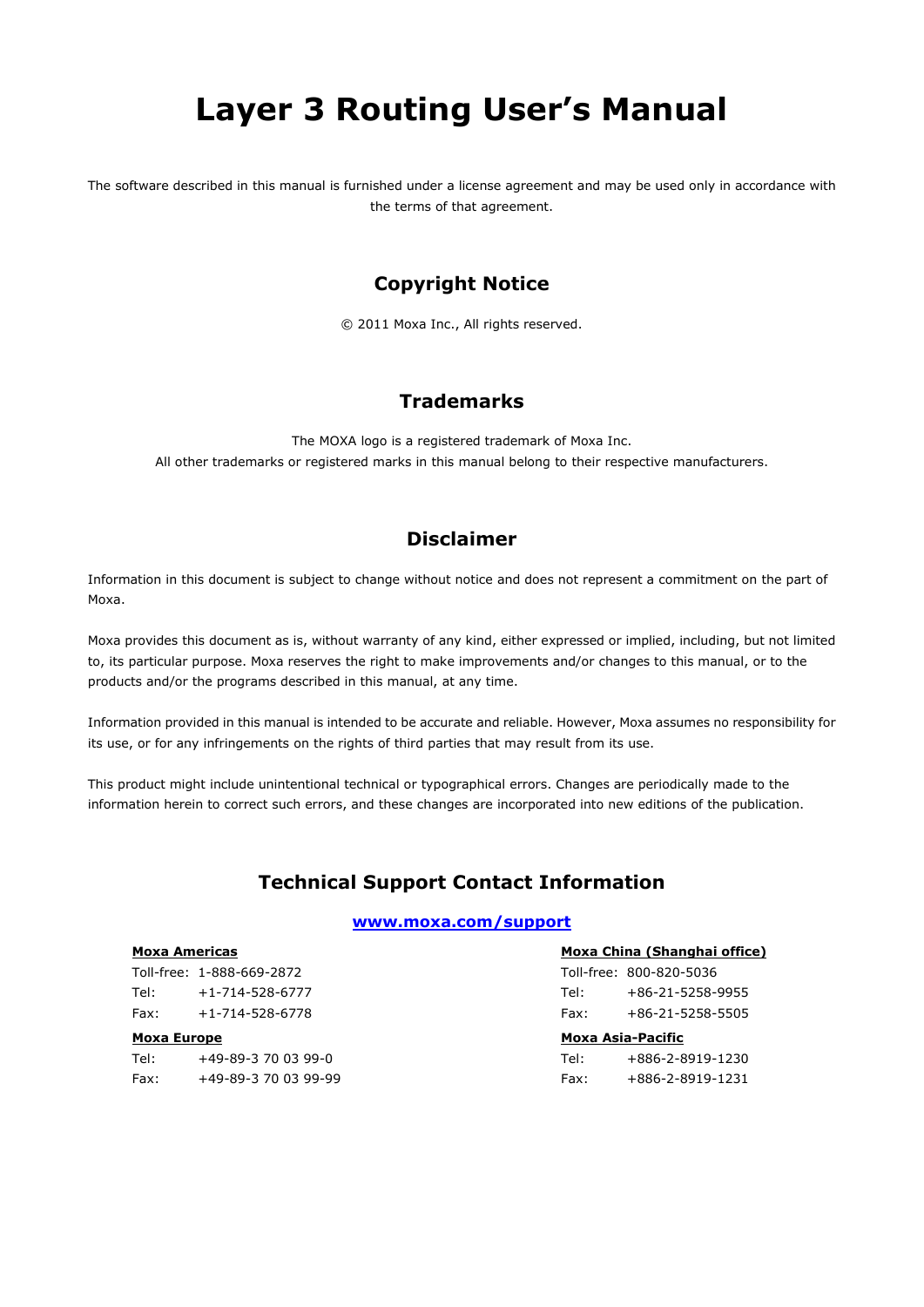### **Table of Contents**

| 1.               |  |
|------------------|--|
|                  |  |
|                  |  |
|                  |  |
|                  |  |
|                  |  |
| $\overline{2}$ . |  |
|                  |  |
| 3.               |  |
|                  |  |
|                  |  |
|                  |  |
|                  |  |
|                  |  |
|                  |  |
|                  |  |
|                  |  |
|                  |  |
|                  |  |
|                  |  |
|                  |  |
|                  |  |
|                  |  |
|                  |  |
|                  |  |
|                  |  |
|                  |  |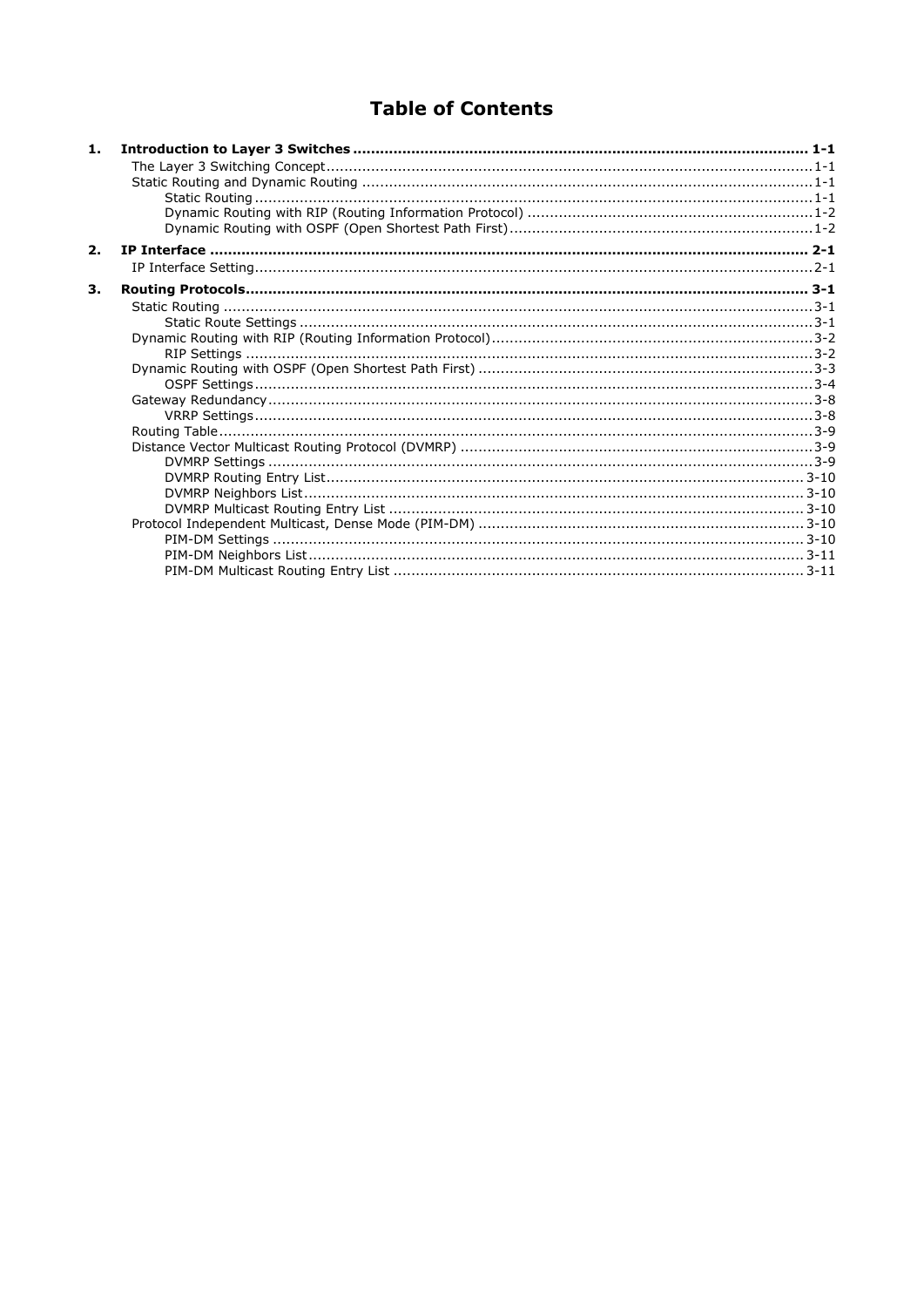**1**

# **1. Introduction to Layer 3 Switches**

<span id="page-3-0"></span>Moxa offers Layer-3 switches that perform data switching on the Network Layer (Layer 3) of the ISO's OSI layer model. Unlike Layer-2 switching, which uses the MAC address for exchanging data, a Layer-3 switch uses the IP address to represent the destination of a data packet.

## <span id="page-3-1"></span>**The Layer 3 Switching Concept**

IP (Internet Protocol) is a protocol defined on layer 3 of the 7-layer OSI model. The IP address is used to address data packets on the Network Layer, and is not tied to the hardware of a device or PC. The IP address can be assigned by the system operator or network administrator.

Since Layer 2 switches use the MAC address to determine the destination of transmitted data packets, and Layer 3 switches use the IP address, some mechanism is needed to associate MAC addresses with IP addresses. This is done by ARP (Address Resolution Protocol), which creates a table that matches MAC addresses to IP addresses.

When a PC sends out an ARP request, which is just a broadcast packet requiring the IP address owner to send back his MAC address, two situations could occur:

- If your PC and the IP address owner are on the same subnet, the IP address owner will use a unicast packet, which contains his MAC address, to reply to your PC. Thereafter your PC will use this MAC address to transmit to the IP address owner directly.
- If your PC and the IP address owner are not on the same subnet, your PC will not receive a reply, so it will ask for the MAC address of the Layer-3 switch (gateway/ router). To transmit data packets to the IP address owner, your PC packs the data packet with the IP address, and sends the packet to the Layer-3 switch (gateway/router) using its MAC address. The Layer-3 switch (gateway/router) receives the data packet, re-packs it, and then forwards it to the next hop according to the routing rules.

# <span id="page-3-2"></span>**Static Routing and Dynamic Routing**

The Moxa Layer 3 switch supports two routing methods: static routing and dynamic routing. Dynamic routing makes use of RIP V1/V1c/V2, and OSPF. You can either choose one routing method, or combine the two methods to establish your routing table.

A routing entry includes the following items: the destination address, the next hop address (which is the next router along the path to the destination address), and a metric that represents the cost we need to pay to access a different network.

## <span id="page-3-3"></span>**Static Routing**

You can define the routes yourself by specifying what is the next hop (or router) that the Layer 3 switch forwards data for a specific subnet. The settings of the Static Route will be added to the routing table and stored in the Layer 3 switch.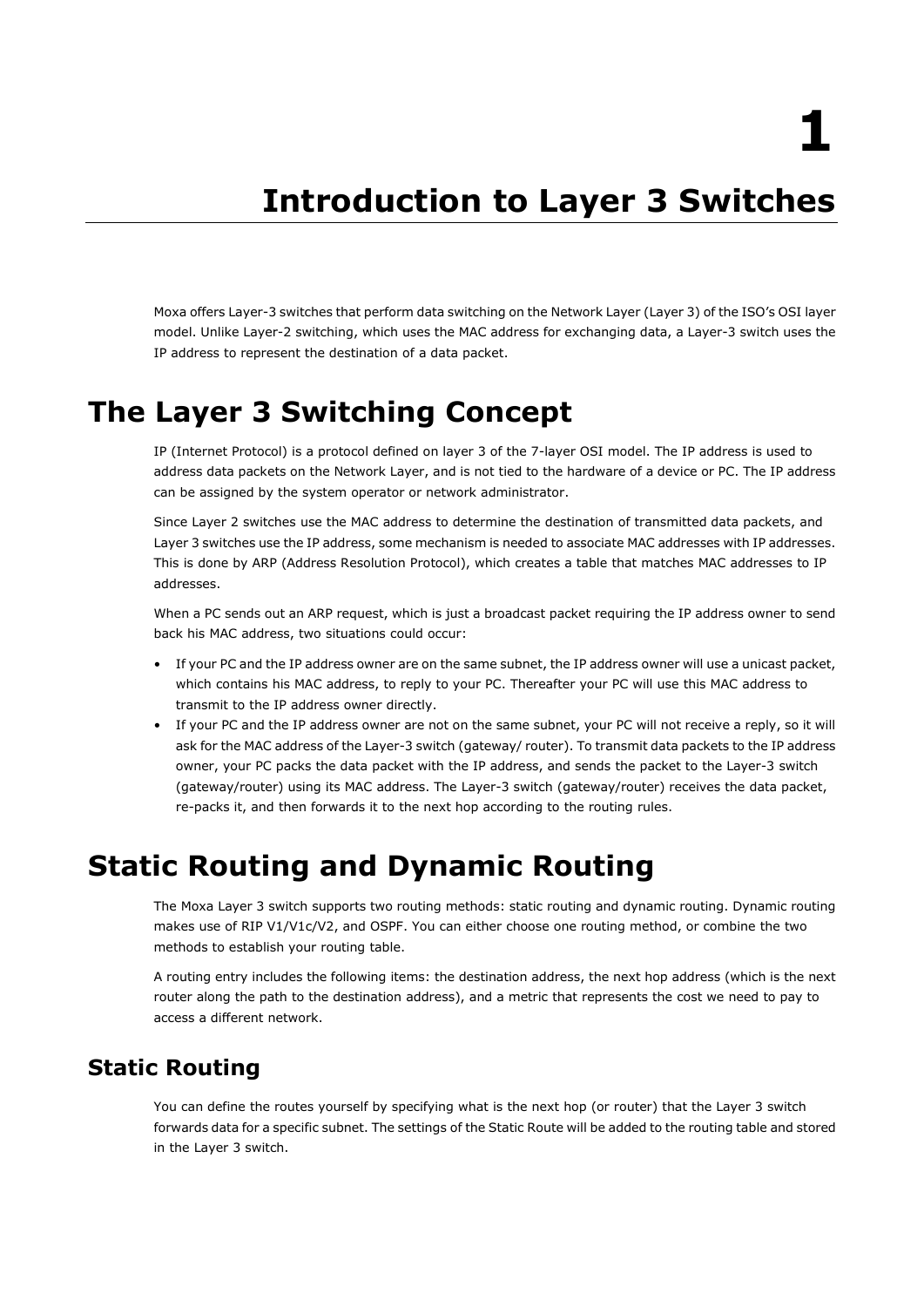### <span id="page-4-0"></span>**Dynamic Routing with RIP (Routing Information Protocol)**

RIP is a distance vector-based routing protocol that can be used to automatically build up a routing table in the Moxa Layer 3 switch.

The Moxa Layer 3 switch can efficiently update and maintain the routing table, and optimize the routing by identifying the smallest metric and most matched mask prefix.

## <span id="page-4-1"></span>**Dynamic Routing with OSPF (Open Shortest Path First)**

The Moxa Layer 3 switch also supports OSPF (open shortest path first), which uses "Link State" instead of "hop count" to determine the network route. OSPF is more complicated than RIP. However, compared to RIP, OSPF has faster network convergence and results in less network traffic. Both RIP and OSPF are usually referred to as Interior Gateway Protocols (IGP).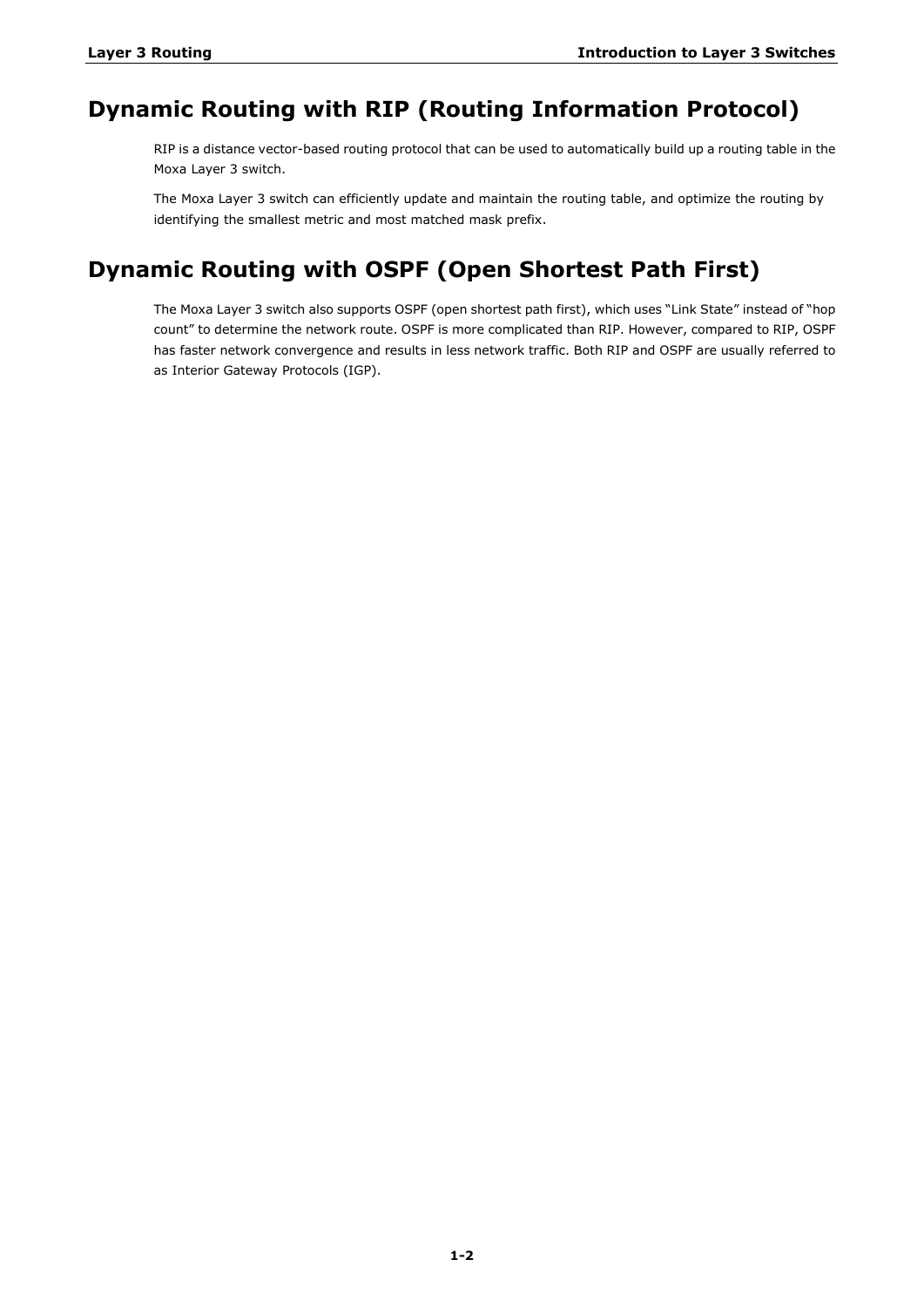<span id="page-5-0"></span>Before configuring the routing protocols, we first need to set the correct IP interfaces for the network.

# <span id="page-5-1"></span>**IP Interface Setting**

| <b>IP Interface Setting</b>          |                   |                    |                |                 |
|--------------------------------------|-------------------|--------------------|----------------|-----------------|
| <b>IP Interface Entry</b>            |                   |                    |                |                 |
| Interface Name                       |                   |                    |                |                 |
| <b>IP Address</b>                    |                   |                    |                |                 |
| Subnet Mask                          |                   |                    |                |                 |
| <b>VLAN ID</b>                       | $2 \vee$          |                    |                |                 |
| Proxy ARP                            |                   | $\Box$ Enable      |                |                 |
| Add                                  | <b>Delete</b>     | <b>Modify</b>      |                |                 |
| <b>IP Interface Table</b>            |                   |                    |                |                 |
| Interface Name<br>$\blacksquare$ All | <b>IP Address</b> | <b>Subnet Mask</b> | VLAN ID        | Proxy ARP       |
| $IF_1$<br>П                          | 100.10.1.1        | 255.255.255.0      | $\overline{2}$ | Disabled        |
| $IF_2$<br>П                          | 100.10.2.1        | 255.255.255.0      | 3              | <b>Disabled</b> |
|                                      | Activate          |                    |                |                 |

The IP Interface Setting page is used to assign the interface.

### *Interface Name*

Used to describe this interface (max. of 30 characters.)

### *IP Address*

This option is used to specify the IP address of this interface.

### *Subnet Mask*

This option is used to specify the subnet mask for this IP address.

### *VLAN ID*

| <b>Setting</b> | <b>Description</b>                                                                     | <b>Factory Default</b> |
|----------------|----------------------------------------------------------------------------------------|------------------------|
| ID numbers     | Display all available VLAN IDs that you have set in the Virtual<br>None (if no VLAN ID |                        |
|                | LAN. To establish an interface, you must first assign an                               | is available)          |
|                | available ID to this interface. If a VLAN ID is assigned twice, a                      |                        |
|                | warning message will appear.                                                           |                        |

#### *Proxy ARP*

| <b>Setting</b> | <b>Description</b>                                      | <b>Factory Default</b> |
|----------------|---------------------------------------------------------|------------------------|
| Enable/Disable | This option is used to enable or disable the Proxy ARP. | <b>Disabled</b>        |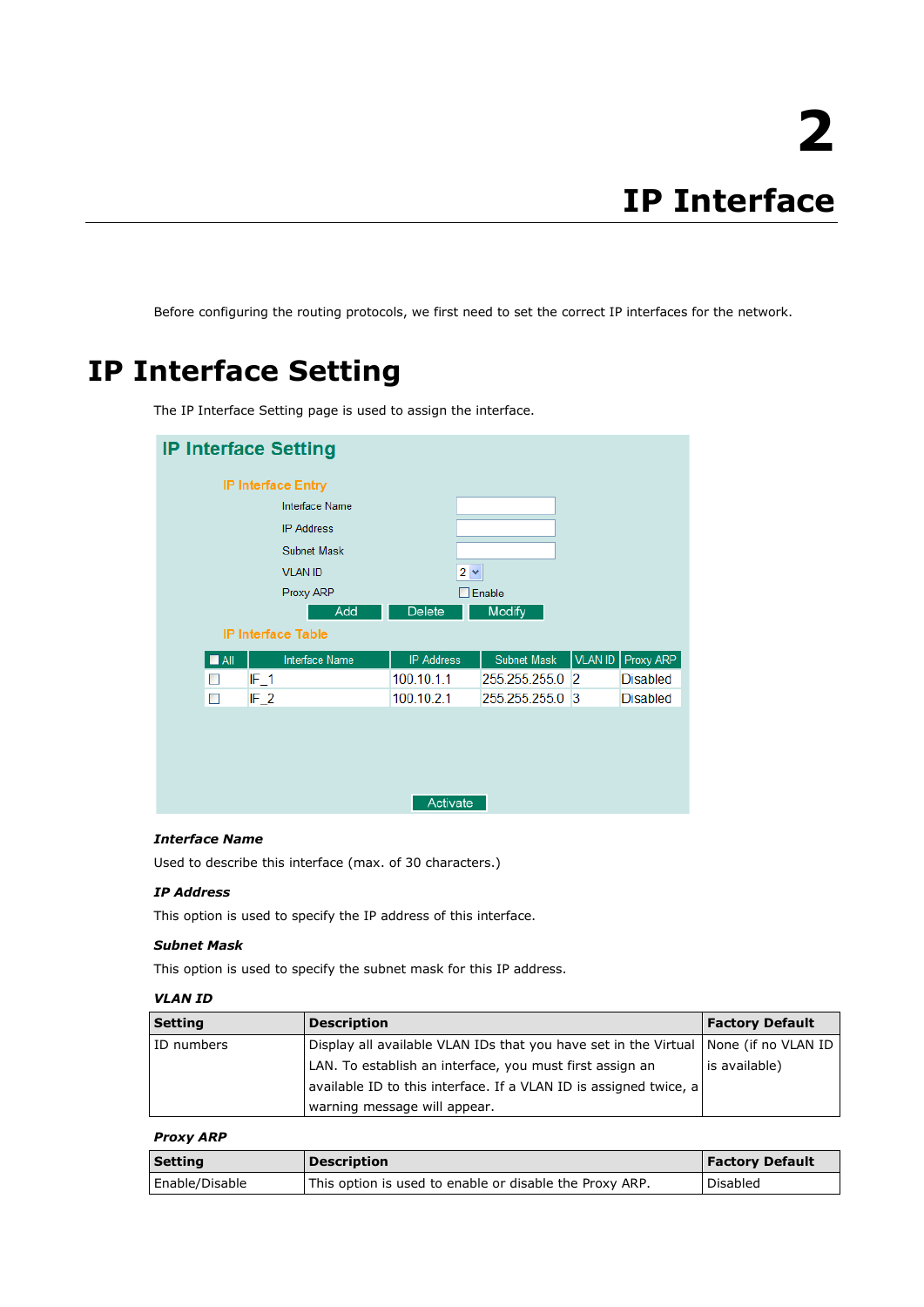There are three action buttons for setting up the **IP Interface Table**:

### *Add*

To add a entry into the IP Interface Table

### *Delete*

To remove the selected entries from the IP Interface Table

#### *Modify*

To modify the content of a selected entry in the IP Interface Table

**NOTE** The entries in the IP Interface Table will not be added to the Moxa Layer 3 switch's interface table until you click the Activate button.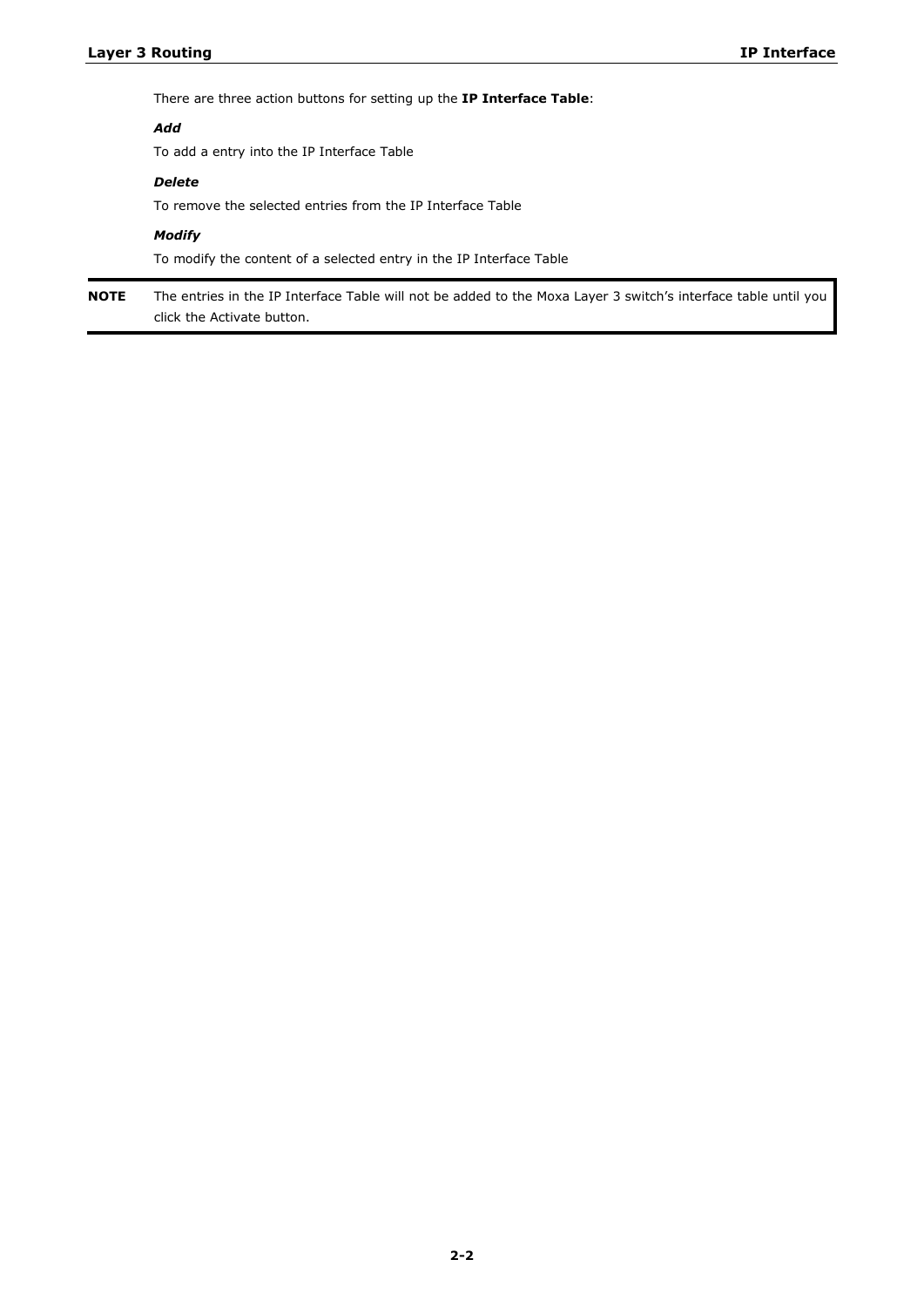# **3. Routing Protocols**

<span id="page-7-0"></span>Moxa Layer 3 switches support two routing methods: static routing and dynamic routing. Dynamic routing makes use of RIP V1/V1c/V2, or OSPF. You can either choose static routing only, or combine static routing and one of the dynamic routing methods to establish your routing table.

A routing entry includes the following items: the destination address, the next hop address (which is the next router along the path to the destination address), and a metric that represents the cost we need to pay to access a different network.

Moxa Layer 3 switches also support two multicast routing protocols: DVMRP and PIM-DM.

# <span id="page-7-1"></span>**Static Routing**

You can define the routes yourself by specifying what is the next hop (or router) that the Layer 3 switch forwards data for a specific subnet. The settings of the Static Route will be added to the routing table and stored in the Layer 3 switch.

### <span id="page-7-2"></span>**Static Route Settings**

The **Static Route** page is used to set up the static routing table for the Moxa Layer 3 switch.



### **Static Route Entry**

#### *Destination Address*

You can specify the destination's IP address.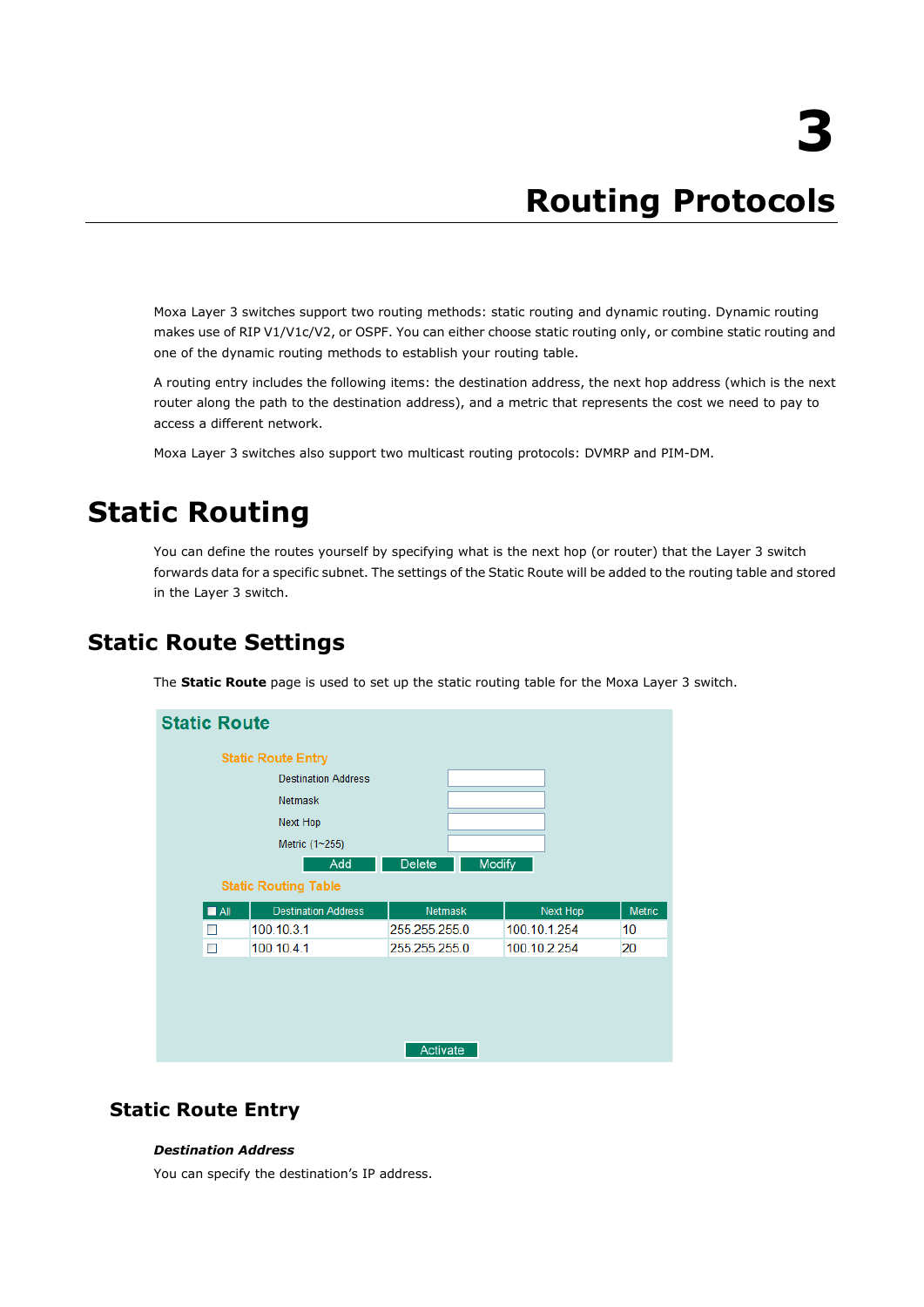#### *Netmask*

This option is used to specify the subnet mask for this IP address.

#### *Next Hop*

This option is used to specify the next router along the path to the destination.

#### *Metric*

This option is a value assigned to an IP route for a particular network interface. The value identifies the cost associated with using that route to access the neighboring network.

**NOTE** After inputting all of the information for a static routing configuration, click the **Add** button to add it to the static routing table.

### **Static Routing Table**

There are two action buttons for setting up the **Static Routing Table**:

### *Delete*

To remove the selected entries from the Static Routing Table

*Modify*

To modify the contents of a selected entry in the Static Routing Table

**NOTE** The entries in the Static Routing Table will not be added to the Moxa Layer 3 switch's routing table until you click the Activate button.

# <span id="page-8-0"></span>**Dynamic Routing with RIP (Routing Information Protocol)**

RIP is a distance vector-based routing protocol that can be used to automatically build up a routing table in the Moxa Layer 3 switch. The Moxa Layer 3 switch can efficiently update and maintain the routing table, and optimize the routing by identifying the smallest metric and most matched mask prefix.

### <span id="page-8-1"></span>**RIP Settings**

RIP is a distance-vector routing protocol that employs the hop count as a routing metric. RIP prevents routing loops by implementing a limit on the number of hops allowed in a path from the source to a destination. The RIP page is used to set up the RIP parameters.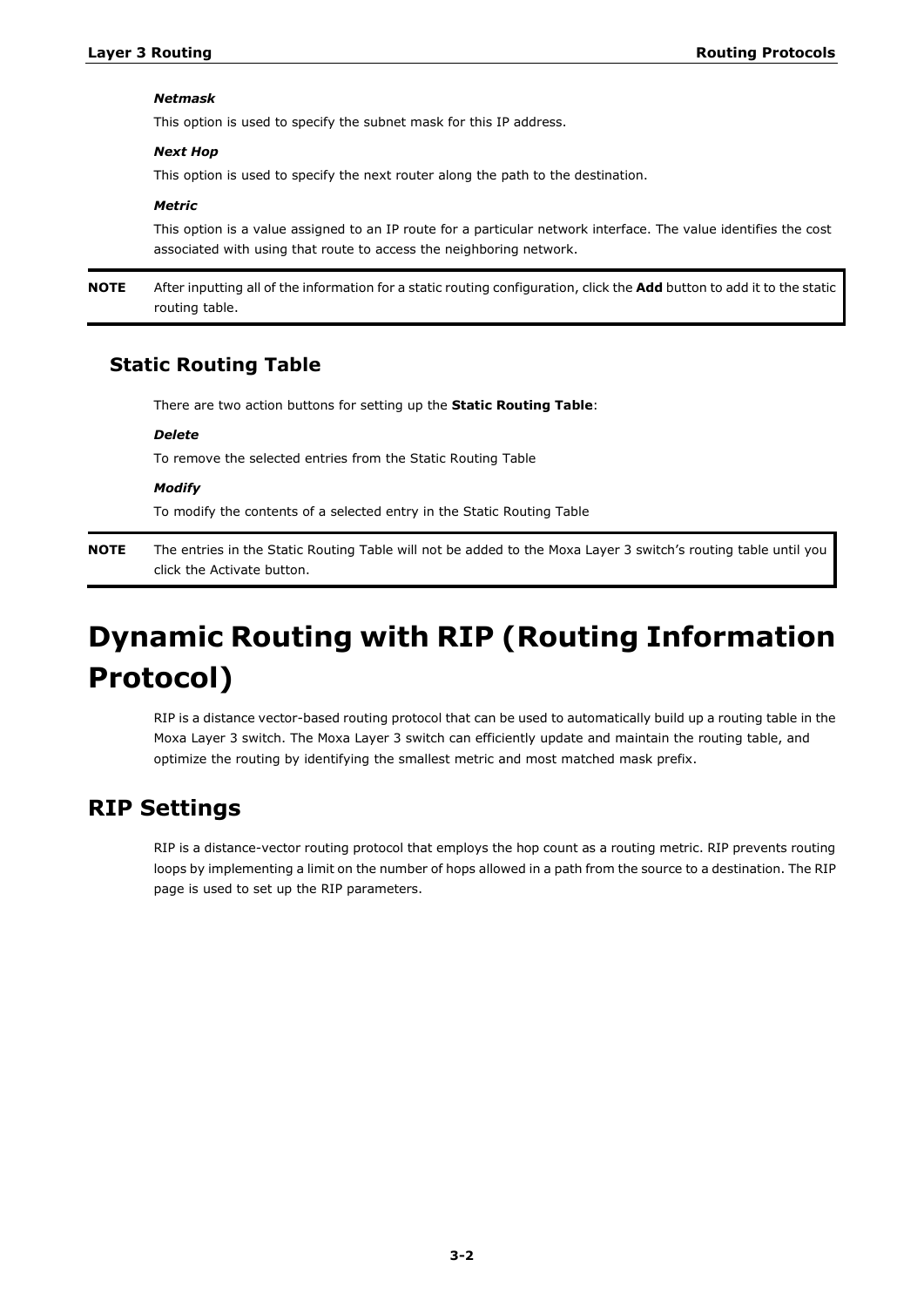### **RIP Setting**

| <b>RIP Enable</b>       |                                |                  |               |        |
|-------------------------|--------------------------------|------------------|---------------|--------|
|                         | Choose if RIP will be enabled  | п                |               |        |
| <b>RIP Version</b>      |                                |                  |               |        |
|                         |                                | $\odot$ V1       |               |        |
|                         | <b>RIP Send Version Choose</b> | $\bigcirc$ V2    |               |        |
|                         |                                |                  | V1 Compatible |        |
| <b>RIP Distribution</b> |                                |                  |               |        |
|                         |                                | $\vee$ Connected |               |        |
|                         | Redistributed                  | <b>Static</b>    |               |        |
| <b>RIP Enable Table</b> |                                | <b>OSPF</b>      |               |        |
|                         |                                |                  |               |        |
|                         | <b>Interface Name</b>          | IP               | <b>VID</b>    | Enable |
|                         |                                |                  |               |        |
|                         | IF 1                           | 100.10.1.1       | 2             | L.     |
|                         | IF $2$                         | 100.10.2.1       | 3             |        |
|                         |                                |                  |               |        |
|                         |                                |                  |               |        |
|                         |                                |                  |               |        |
|                         |                                |                  |               |        |
|                         |                                |                  |               |        |
|                         |                                | Activate         |               |        |

#### *RIP Enable*

| <b>Setting</b> | <b>Description</b>                                        | <b>Factory Default</b> |
|----------------|-----------------------------------------------------------|------------------------|
| Enable/Disable | This option is used to enable or disable the RIP function | Disabled               |
|                | globally.                                                 |                        |

#### *RIP Version*

You can specify which version the RIP should follow. You can also select V1 Compatibility to make sure the RIP packet of Version 1 can be received as well.

#### *RIP Distribution*

| Setting          | <b>Description</b>                                                               | <b>Factory Default</b> |
|------------------|----------------------------------------------------------------------------------|------------------------|
| <b>Connected</b> | The entries that are learned from the directly connected                         | Unchecked              |
|                  | interfaces will be re-distributed if this option is enabled.                     | (disabled)             |
| <b>Static</b>    | The entries that are set in a static route will be re-distributed if   Unchecked |                        |
|                  | this option is enabled.                                                          | (disabled)             |
| <b>OSPF</b>      | The entries that are learned from the OSPF will be                               | Unchecked              |
|                  | re-distributed if this option is enabled.                                        | (disabled)             |

#### *RIP Enable Table*

This is a table showing the entries learned from RIP.

<span id="page-9-0"></span>**NOTE** The RIP settings will not function until you click the Activate button.

# **Dynamic Routing with OSPF (Open Shortest Path First)**

OSPF (Open Shortest Path First) is a dynamic routing protocol for use in Internet Protocol (IP) networks. Specifically, it is a link-state routing protocol and falls into the group of interior gateway protocols, operating within a single autonomous system. As a link-state routing protocol, OSPF establishes and maintains neighbor relationships in order to exchange routing updates with other routers. The neighbor relationship table is called an adjacency database in OSPF. OSPF forms neighbor relationships only with the routers directly connected to it. In order to form a neighbor relationship between two routers, the interfaces used to form the relationship must be in the same area. An interface can only belong to a single area. With OSPF enabled, the Moxa Layer 3 switch is able to exchange routing information with other L3 switches or routers more efficiently in a large system. The OSPF Settings page is used to set up OSPF configurations.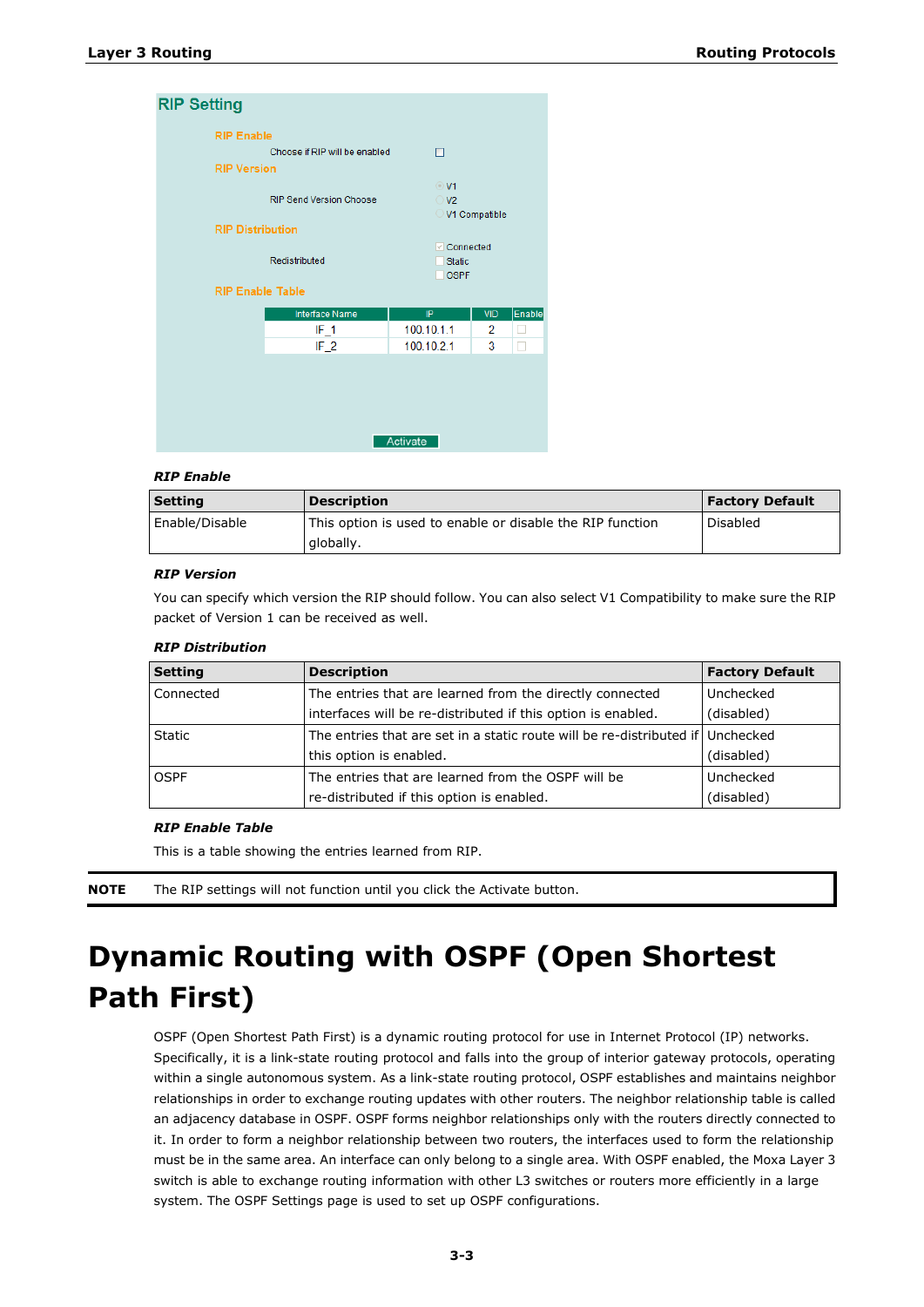### <span id="page-10-0"></span>**OSPF Settings**

| <b>OSPF Global Settings</b> |                                     |
|-----------------------------|-------------------------------------|
| <b>OSPF State</b>           | Enable<br>$\checkmark$              |
| <b>OSPF Router ID</b>       | 0.0.0.0                             |
| <b>Current Router ID</b>    | 0.0.0.1                             |
| Redistribute                | <b>Ø Connected</b> Static route RIP |
|                             | Activate                            |

Each L3 switch/router has an OSPF router ID, customarily written in the dotted decimal format (e.g., 1.2.3.4) of an IP address. This ID must be established in every OSPF instance. If not explicitly configured, the default ID (0.0.0.0) will be regarded as the router ID. Since the router ID is an IP address, it does not have to be a part of any routable subnet in the network.

|  | OSPF State, OSPF Router ID, Current Router ID, Redistribute |  |  |  |
|--|-------------------------------------------------------------|--|--|--|
|--|-------------------------------------------------------------|--|--|--|

| <b>Setting</b>    | <b>Description</b>                                  | <b>Factory Default</b> |
|-------------------|-----------------------------------------------------|------------------------|
| <b>OSPF State</b> | Select the option to enable/disable the OSPF        | Disable                |
|                   | Function.                                           |                        |
| OSPF Router ID    | Set the L3 switch's Router ID.                      | 0.0.0.0                |
| Current Router ID | Show the current L3 switch's Router ID.             | 0.0.0.0                |
| Redistribute      | Redistribute routing information to other protocols | Connected              |

### **OSPF Area Settings**



An OSPF domain is divided into areas that are labeled with 32-bit area identifiers which are commonly written in the dot-decimal notation of an IPv4 address. Areas are used to divide a large network into smaller network areas. They are logical groupings of hosts and networks, including their routers having interfaces connected to any of the included networks. Each area maintains a separate link state database whose information may be summarized towards the rest of the network by the connecting router. Thus, the topology of an area is unknown outside of the area. This reduces the amount of routing traffic between parts of an autonomous system.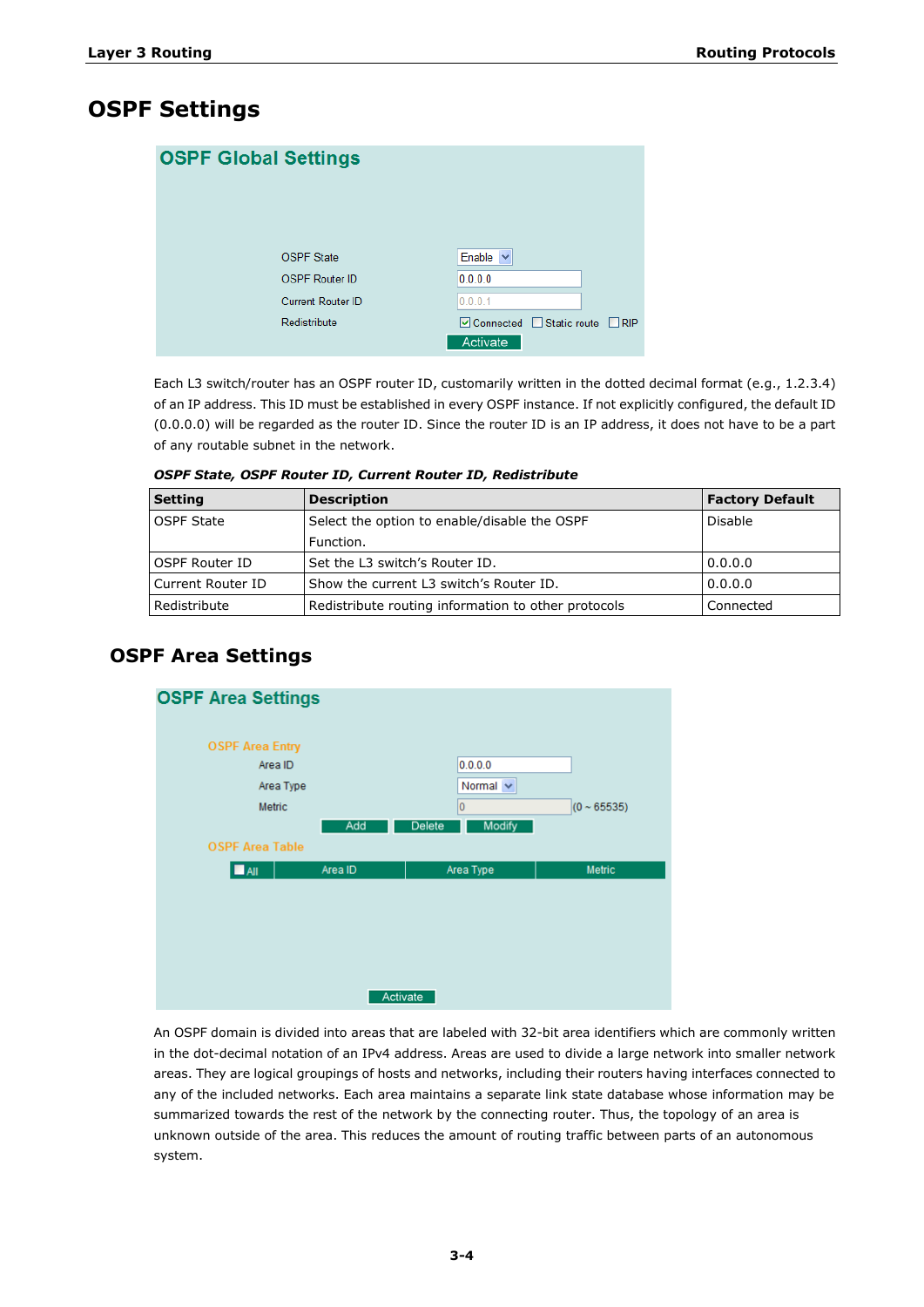### **OSPF Area Entry**

### *Area ID, Area Type, Metric*

| <b>Setting</b> | <b>Description</b>                                       | <b>Factory Default</b> |
|----------------|----------------------------------------------------------|------------------------|
| Area ID        | Define the areas that this L3 switch/router connects to. | 0.0.0.0                |
| Area Type      | Define the area type, Stub Area or NSSA.                 | Normal                 |
| Metric         | Define the metric value.                                 |                        |

### **OSPF Area Table**

Shows the current OSPF area table in the L3 switch/router.

## **OSPF Interface Settings**

| 10.0.1.1 $\vee$ |  |  |  |  |  |  |  |
|-----------------|--|--|--|--|--|--|--|
|                 |  |  |  |  |  |  |  |
|                 |  |  |  |  |  |  |  |
|                 |  |  |  |  |  |  |  |
|                 |  |  |  |  |  |  |  |
|                 |  |  |  |  |  |  |  |
|                 |  |  |  |  |  |  |  |
|                 |  |  |  |  |  |  |  |
|                 |  |  |  |  |  |  |  |
|                 |  |  |  |  |  |  |  |
|                 |  |  |  |  |  |  |  |
| <b>Metric</b>   |  |  |  |  |  |  |  |
|                 |  |  |  |  |  |  |  |
|                 |  |  |  |  |  |  |  |
|                 |  |  |  |  |  |  |  |
|                 |  |  |  |  |  |  |  |
|                 |  |  |  |  |  |  |  |
|                 |  |  |  |  |  |  |  |

Before using OSPF, we have to assign an interface for each area. Also the detailed information of the interface can be defined in this section. See the details in the following descriptions:

### **OSPF Interface Setting Entry**

### *Configuration details*

| <b>Setting</b>  | <b>Description</b>                                                       | <b>Factory Default</b> |
|-----------------|--------------------------------------------------------------------------|------------------------|
| Interface Name  | Define the interface name.                                               | N/A                    |
| Area ID         | Define the Area ID.                                                      | N/A                    |
| Router Priority | Define the L3 switch/router's priority.                                  | 1                      |
| Hello Interval  | Hello packets are packets that an OSPF process sends to its OSPF         | 10                     |
|                 | neighbors to maintain connectivity with those neighbors. The hello       |                        |
|                 | packets are sent at a configurable interval (in seconds). The value of   |                        |
|                 | all hello intervals must be the same within a network.                   |                        |
| Dead Interval   | The dead interval is also a configurable interval (in seconds), and      | 40                     |
|                 | defaults to four times the value of the hello interval.                  |                        |
| Auth Type       | OSPF authentication allows the flexibility to authenticate OSPF          | None                   |
|                 | neighbors. Users can enable authentication to exchange routing           |                        |
|                 | update information in a secure manner. OSPF authentication can           |                        |
|                 | either be none, simple, or MD5. However, authentication is not           |                        |
|                 | necessary to be set. If it is set, all L3 switches / routers on the same |                        |
|                 | segment must have the same password and authentication method.           |                        |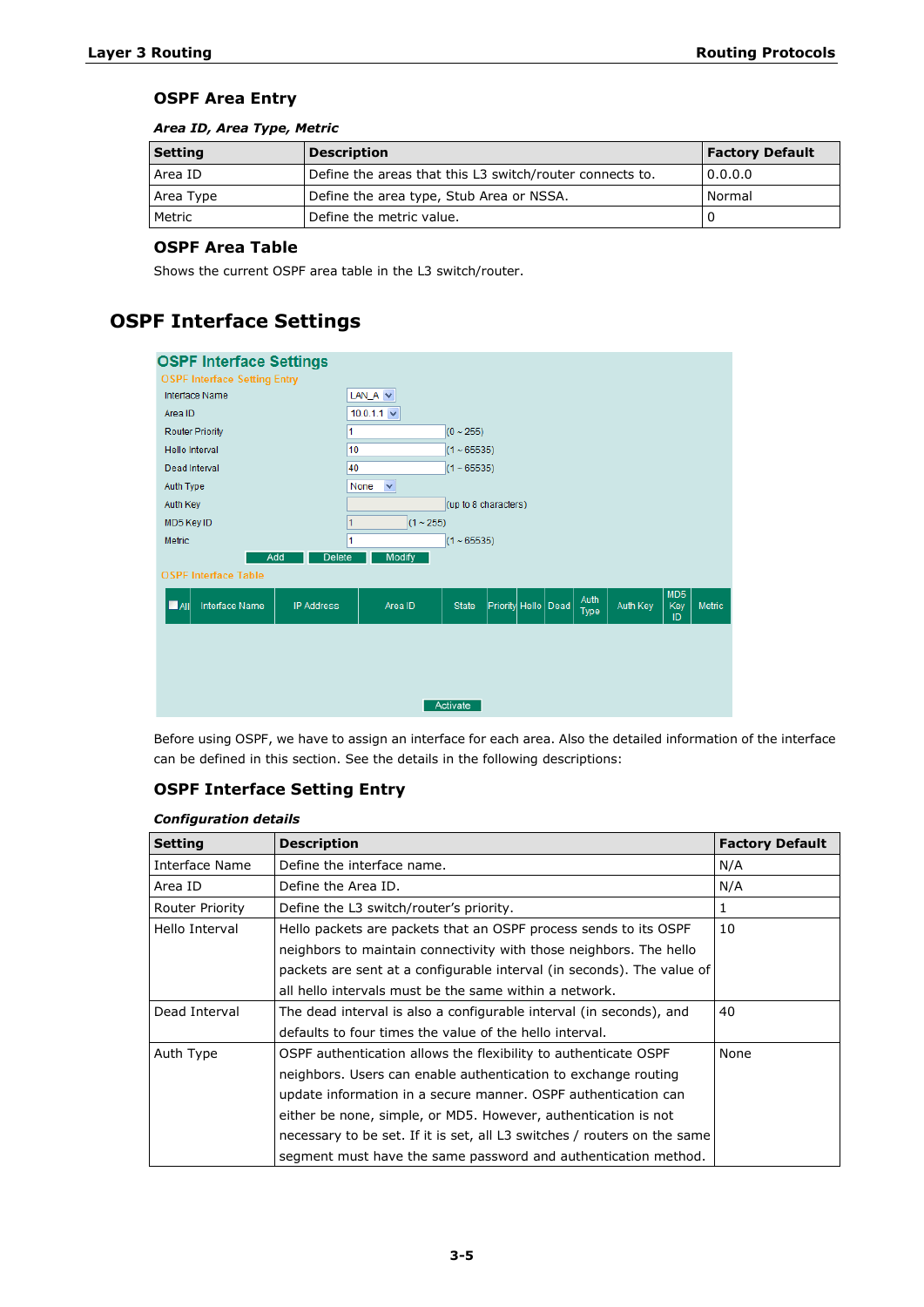| Auth Key   | Authentication key means the clear-text password when using           | N/A |
|------------|-----------------------------------------------------------------------|-----|
|            | "Simple" method of the authentication type or MD5 encrypted           |     |
|            | password when using MD5 of authentication type.                       |     |
| MD5 Key ID | MD5 authentication provides higher security than plain text           |     |
|            | authentication. This method uses the MD5 to calculate a hash value    |     |
|            | from the contents of the OSPF packet and the authentication key. This |     |
|            | hash value is transmitted in the packet, along with a key ID.         |     |
| Metric     | Manually set Metric / Cost of OSPF.                                   |     |

### **OSPF Interface Table**

Shows the current OSPF interface table in a list.

#### *Area ID, Area Type, Metric*

| Setting   | <b>Description</b>                                       | <b>Factory Default</b> |
|-----------|----------------------------------------------------------|------------------------|
| Area ID   | Define the areas that this L3 switch/router connects to. | 0.0.0.0                |
| Area Type | Define the area type, Stub Area or NSSA.                 | Normal                 |
| Metric    | Define the metric value.                                 |                        |

### **OSPF Virtual Link Settings**



All areas in an OSPF autonomous system must be physically connected to the backbone area (Area 0.0.0.0). However, this is impossible in some cases. For those cases, users can create a virtual link to connect to the backbone through a non-backbone area and also use virtual links to connect two parts of a partitioned backbone through a non-backbone area.

### **OSPF Virtual Link Entry**

### *Configuration details*

| <b>Setting</b>    | <b>Description</b>                                             | <b>Factory Default</b> |
|-------------------|----------------------------------------------------------------|------------------------|
| l Transit Area ID | Define the areas that this L3 switch/router connects to.       | N/A                    |
|                   | Neighbor Router ID   Define the neighbor L3 switch/route's ID. | N/A                    |

### **OSPF Virtual Link Table**

Shows the current OSPF virtual link table.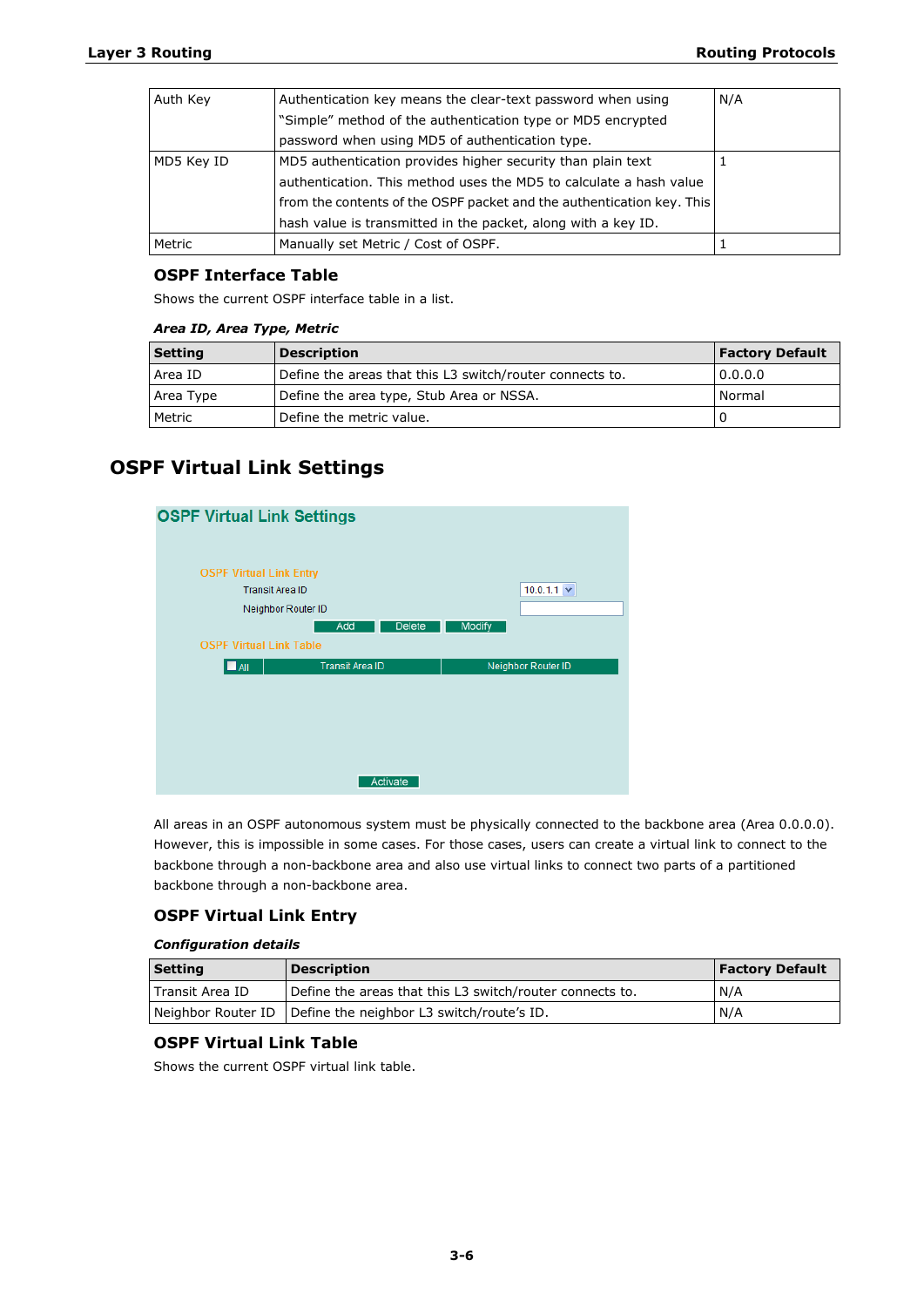### **OSPF Area Aggregation Settings**

| <b>OSPF Area Aggregation Settings</b> |                        |                                |                     |
|---------------------------------------|------------------------|--------------------------------|---------------------|
|                                       |                        |                                |                     |
|                                       |                        |                                |                     |
| <b>OSPF Aggreation Entry</b>          |                        |                                |                     |
| Area ID                               |                        | $10.0.1.1 \times$              |                     |
|                                       | <b>Network Address</b> |                                |                     |
|                                       | Network Mask           |                                |                     |
|                                       | Add                    | <b>Modify</b><br><b>Delete</b> |                     |
| <b>OSPF Aggregation Table</b>         |                        |                                |                     |
| $\blacksquare$ All                    | Area ID                | <b>Network Address</b>         | <b>Network Mask</b> |
|                                       |                        |                                |                     |
|                                       |                        |                                |                     |
|                                       |                        |                                |                     |
|                                       |                        |                                |                     |
|                                       |                        |                                |                     |
|                                       |                        |                                |                     |
|                                       |                        |                                |                     |
|                                       | Activate               |                                |                     |
|                                       |                        |                                |                     |

Each of OSPF areas which consist of a set of interconnected subnets and traffic across areas is handled by routers attached to two or more areas, known as Area Border Routers (ABRs). With OSPF aggregation function, users can combine groups of routes with common addresses into a single routing table entry. The function is used to reduce the size of routing tables.

### **OSPF Aggregation Entry**

#### *Configuration details*

| <b>Setting</b>  | <b>Description</b>                             | <b>Factory Default</b> |
|-----------------|------------------------------------------------|------------------------|
| Area ID         | Select the Area ID that you want to configure. | N/A                    |
| Network Address | I Fill in the network address in the area.     | N/A                    |
| Network Mask    | l Fill in the network mask.                    | N/A                    |

### **OSPF Aggregation Table**

Shows the current OSPF aggregation table.

### **OSPF Neighbor Table**

| <b>OSPF Neighbor Table</b> |                |         |           |
|----------------------------|----------------|---------|-----------|
| Page 1/1 v                 |                |         |           |
| Index Neighbor ID          | Priority State | Address | Interface |
|                            |                |         |           |
|                            |                |         |           |
|                            |                |         |           |
|                            |                |         |           |

Shows the current OSPF neighbor table.

### **OSPF Database Table**

| <b>OSPF Database Table</b> |                   |               |               |                      |       |  |
|----------------------------|-------------------|---------------|---------------|----------------------|-------|--|
|                            | Page $1/1$ $\vee$ |               |               |                      |       |  |
|                            | Index Area ID     | Database Type | Link State ID | Advertised<br>Router | Route |  |

Shows the current OSPF database table.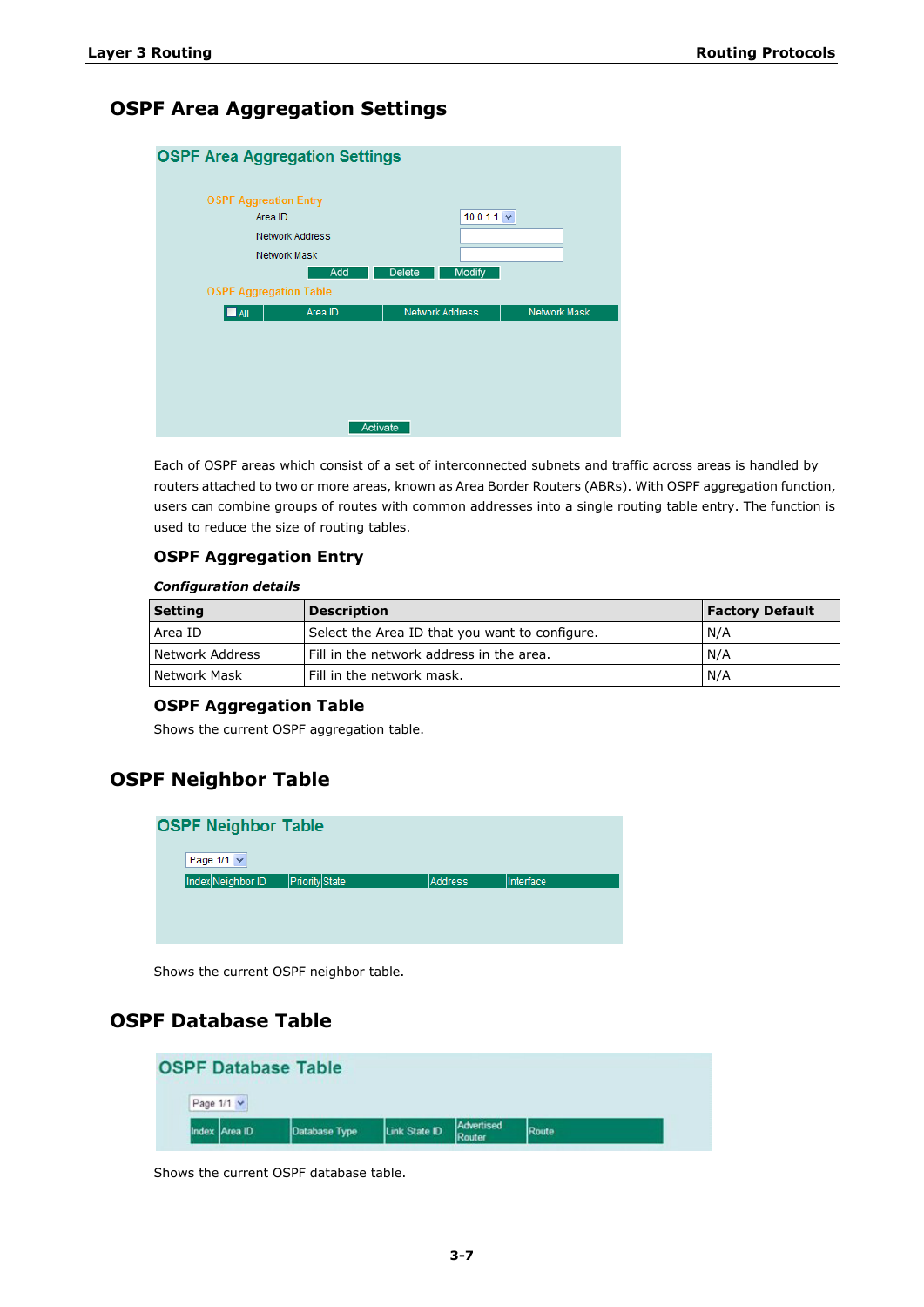# <span id="page-14-0"></span>**Gateway Redundancy**

## <span id="page-14-1"></span>**VRRP Settings**

|                | <b>VRRP Settings</b>                |                   |                   |                       |             |            |                                |          |                    |
|----------------|-------------------------------------|-------------------|-------------------|-----------------------|-------------|------------|--------------------------------|----------|--------------------|
|                | <b>VRRP Enable</b>                  |                   |                   |                       |             |            |                                |          |                    |
| Enable         |                                     |                   |                   | П                     |             |            |                                |          |                    |
|                | <b>VRRP Interface Setting Entry</b> |                   |                   |                       |             |            |                                |          |                    |
| Enable         |                                     |                   |                   |                       |             |            |                                |          |                    |
|                | Virtual IP                          |                   |                   |                       |             |            |                                |          |                    |
|                | Virtual Router ID                   |                   |                   |                       | $(1 - 255)$ |            |                                |          |                    |
| Priority       |                                     |                   |                   |                       | $(1 - 254)$ |            |                                |          |                    |
|                | <b>Preemption Mode</b>              |                   |                   | Enable                |             |            |                                |          |                    |
|                | <b>VRRP Interface Table</b>         | Modify            |                   |                       |             |            |                                |          |                    |
|                | Interface Name                      | <b>IP Address</b> | <b>VLAN</b><br>ID | <b>VRRP</b><br>Enable | VRRP Status | Virtual IP | <b>Virtual</b><br>Router<br>ID | Priority | Preemption<br>Mode |
|                | LAN A                               | 10.0.1.1          | 10                | <b>Disabled</b>       | Init        | 0.0.0.0    | 0                              | 100      | Enabled            |
| $\mathbb{R}^n$ | LAN B                               | 10.0.2.1          | 20                | <b>Disabled</b>       | Init        | 0.0.0.0    | 0                              | 100      | Enabled            |
|                |                                     | Activate          |                   |                       |             |            |                                |          |                    |

The Virtual Router Redundancy Protocol (VRRP) feature can solve the static configuration problem. VRRP enables a group of routers to form a single virtual router with a virtual IP address. The LAN clients can then be configured with the virtual router's virtual IP address as their default gateway. The virtual router is the combination of a group of routers, and also known as a VRRP group.

### *Enable*

| <b>Setting</b> | <b>Description</b>                         | <b>Factory Default</b> |
|----------------|--------------------------------------------|------------------------|
| Enable         | Checkmark the checkbox to enable the VRRP. | N/A                    |

### *VRRP Interface Setting Entry*

| <b>Setting</b>    | <b>Description</b>                                                   | <b>Factory Default</b> |
|-------------------|----------------------------------------------------------------------|------------------------|
| Enable            | Determines to enable the VRRP entry or not.                          | <b>Disabled</b>        |
| Virtual IP        | L3 switches / routers in the same VRRP group must have the           | 0.0.0.0                |
|                   | identical virtual IP address like VRRP ID. This virtual IP           |                        |
|                   | address must belong to the same address range as the real IP         |                        |
|                   | address of the interface.                                            |                        |
| Virtual Router ID | Virtual Router ID is used to assign a VRRP group. The L3             | $\Omega$               |
|                   | switches / routers, which operate as master / backup, should         |                        |
|                   | have the same                                                        |                        |
|                   | ID. Moxa L3 switches / routers support one virtual router ID for     |                        |
|                   | each interface. The usable range of ID is 1 to 255.                  |                        |
| Priority          | Determines priority in a VRRP group. The priority value range is 100 |                        |
|                   | 1 to 255 and the 255 is the highest priority. If several L3          |                        |
|                   | switches / routers have the same priority, the router with           |                        |
|                   | higher IP address has the higher priority. The usable range is "1    |                        |
|                   | to 255".                                                             |                        |
| Preemption Mode   | Determines whether a backup L3 switch / router will take the         | Enabled                |
|                   | authority of master or not.                                          |                        |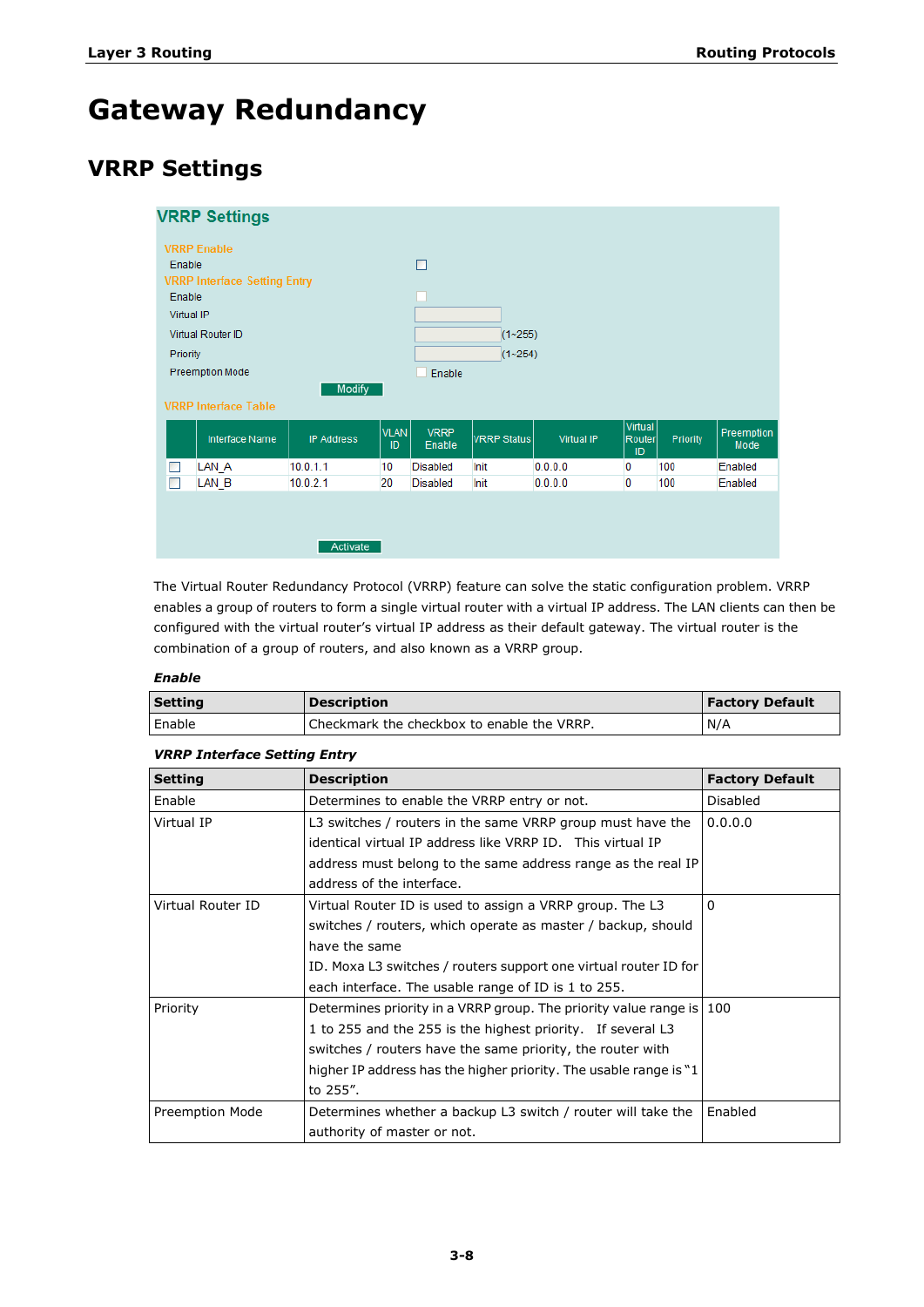# <span id="page-15-0"></span>**Routing Table**

The **Routing Table** page shows all routing entries used by the Moxa Layer 3 switch.

| <b>All Routing Entry List</b>                    |           |          |                 |            |
|--------------------------------------------------|-----------|----------|-----------------|------------|
| All<br>v                                         |           |          | Page 1/1 $\vee$ |            |
| ΑII<br>Connected<br>Static<br>RIP<br><b>OSPF</b> | stination | Next hop | Interface Name  | Metric VID |

### *All Routing Entry List*

| <b>Setting</b> | <b>Description</b>                | <b>Factory Default</b> |
|----------------|-----------------------------------|------------------------|
| All            | Show all routing rules            | N/A                    |
| Connected      | Show connected routing rules      | N/A                    |
| Static         | Show static routing rules         | N/A                    |
| <b>RIP</b>     | Show RIP exchanged routing rules  | N/A                    |
| <b>OSPF</b>    | Show OSPF exchanged routing rules | N/A                    |

# <span id="page-15-1"></span>**Distance Vector Multicast Routing Protocol (DVMRP)**

Distance Vector Multicast Routing Protocol (DVMRP) is used to build multicast delivery trees on a network. When a layer 3 switch receives a multicast packet, DVMRP will provide a routing table for the relevant multicast group, and include distance information on the number f devices between the router and the packet destination. The multicast packet will then be forwarded through the Layer 3 switch interface specified in the multicast routing table.

## <span id="page-15-2"></span>**DVMRP Settings**

The **DVMRP** page is used to set up the DVMRP table for Moxa Layer 3 switches.



### *DVMRP Enable*

Enable or disable DVMRP globally.

**NOTE** Two different multicast routing protocols can NOT both be enabled on the same Moxa Layer 3 switch. Only either DVMRP or PIM-DM can be enabled, not both.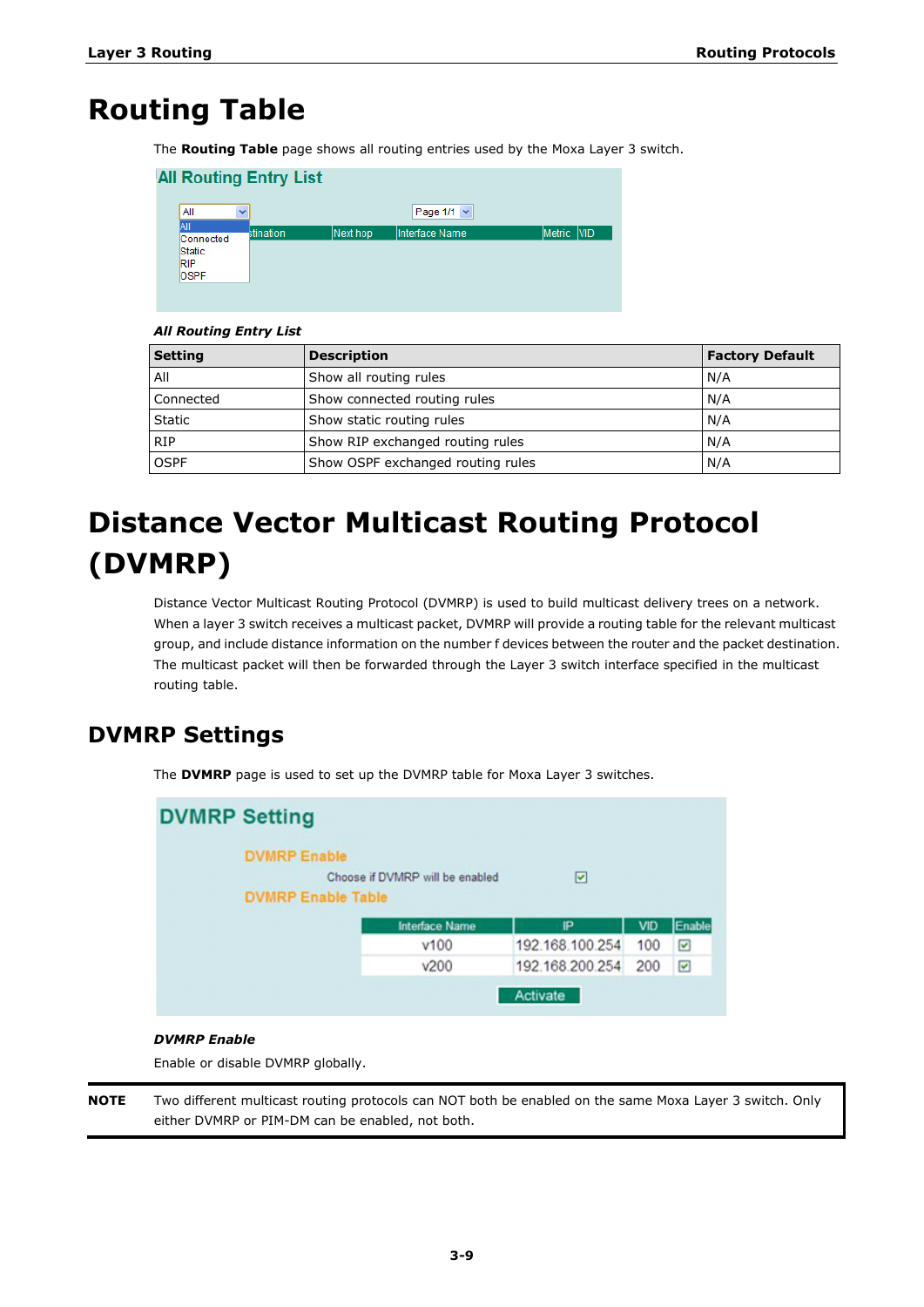### *DVMRP Enable Table*

Enable or Disable the DVMRP by selected interface.

## <span id="page-16-0"></span>**DVMRP Routing Entry List**

| <b>DVMRP Routing Entry List</b> |                        |          |                |            |        |  |  |
|---------------------------------|------------------------|----------|----------------|------------|--------|--|--|
| Page 1/1 v                      |                        |          |                |            |        |  |  |
|                                 | Index Type Destination | Next hop | Interface Name | <b>VID</b> | Expire |  |  |

Shows the current DVMRP Routing Entry List

## <span id="page-16-1"></span>**DVMRP Neighbors List**

| Page 1/1 v<br>Hold<br><b>ND</b><br>Index<br>Neighbor IP<br>Interface Name | <b>DVMRP Neighbors List</b> |  |                |             |
|---------------------------------------------------------------------------|-----------------------------|--|----------------|-------------|
|                                                                           |                             |  |                |             |
|                                                                           |                             |  | Expire<br>Time | <b>Time</b> |

Shows the current DVMRP neighbors list

## <span id="page-16-2"></span>**DVMRP Multicast Routing Entry List**

| <b>DVMRP Multicast Routing Entry List</b> |               |                             |                |  |  |  |          |  |
|-------------------------------------------|---------------|-----------------------------|----------------|--|--|--|----------|--|
| Page 1/1 Y                                |               |                             |                |  |  |  |          |  |
| <b>ulticast</b><br>iroup                  | <b>Source</b> | <b>Uostream</b><br>Neighbor | Interface Name |  |  |  | nterface |  |

Shows the current DVMRP Multicast Routing Entry List

# <span id="page-16-3"></span>**Protocol Independent Multicast, Dense Mode (PIM-DM)**

Protocol Independent Multicast (PIM) is a method of forwarding traffic to multicast groups over the network using any pre-existing unicast routing protocol, such as RIP or OSPF, set on routers within a multicast network. PIM Dense Mode (PIM-DM) protocol will flood multicast traffic on the network and revise the multicast routing table based on the responses.

## <span id="page-16-4"></span>**PIM-DM Settings**

The **PIM-DM** page is used to set up the PIM-DM table for Moxa Layer 3 switch.